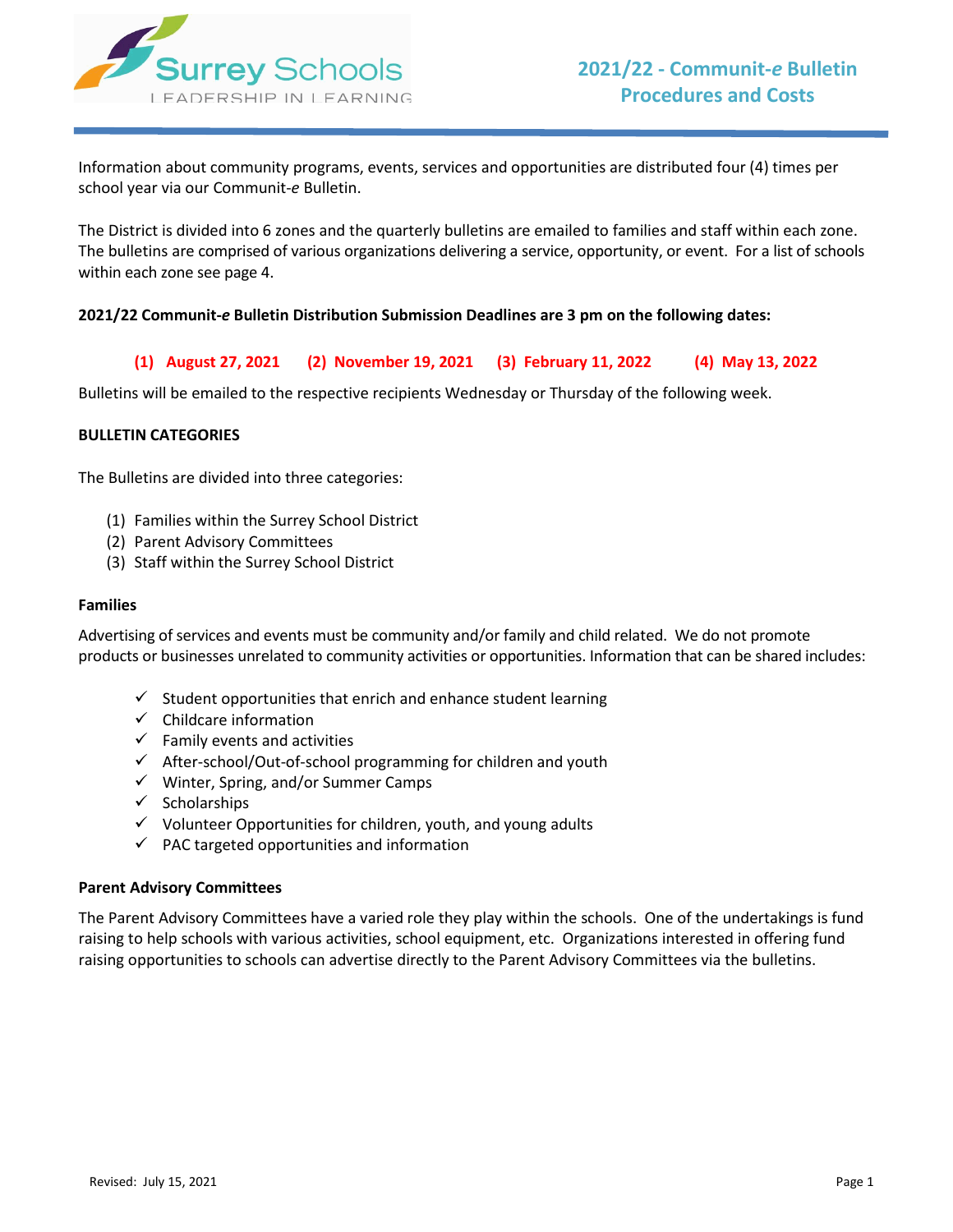

# **Staff**

The primary focus of the staff bulletins is to promote in class or virtual presenters who have been vetted and have a master contract with the District and/or organizations who offer educational field trips enhancing the core curriculum. Information that can be shared includes:

- $\checkmark$  Field Trip opportunities that enrich and enhance student learning
- $\checkmark$  Funding opportunities for classes and schools
- $\checkmark$  Community Activities that enrich and enhance student learning
- In Class/Virtual Presenters that enrich and enhance student learning *(district approved organizations only)*
- $\checkmark$  Staff Professional Development opportunities
- $\checkmark$  Research Studies approved by Surrey Schools
- $\checkmark$  Staff Volunteering opportunities

# **PROCEDURES**

The Business Development department receives, reviews and coordinates all information for distribution. Organizations should not be contacting schools directly. All material must be reviewed and approved by Business Development for distribution prior to sharing with families or staff. Schools are directed to discard unsolicited emails.

The Business Development Department will ensure your materials are distributed accordingly.

# **IMPORTANT INFORMATION FOR ALL FLYERS**

- Intent to submit a flyer for the Communit-*e* Bulletin MUST be indicated by completing the online submission form.
	- o This online form will need to be completed for EACH bulletin you wish to advertise in.
	- o Access the form by clicking [here.](https://forms.office.com/Pages/ResponsePage.aspx?id=z-m0CBOBDUK6B1L31N-KzSojdgjmSJxDrMAaZyniA2hUQ0ZIOUg5R1ZTSFI3U0pEMzBXRlExTEhXNi4u) Completion of the form does not obligate you to advertise.
- All Flyers must be in PDF format. JPEG, Word, Paint and other formats are not accepted.
- Maximum file size is 300 MB
- All flyers must include the following waiver in size 10 font:

*"SD 36 receives a fee to facilitate the distribution of advertising materials from some community organizations and businesses. SD 36 does not accept responsibility or liability for the contents of any advertising and does not endorse an advertiser's services, goods or programs."*

- A final draft of your PDF flyer must be emailed to the Business Development Department at **[BDEV](mailto:BDEV-office@surreyschools.ca)[office@surreyschools.ca](mailto:BDEV-office@surreyschools.ca)**. Every advertiser must have their business name and contact information in the form of an email address or phone number on the flyer.
- Distributors must submit final materials for distribution by 3:00 pm on the deadlines above. Late submissions will not be considered.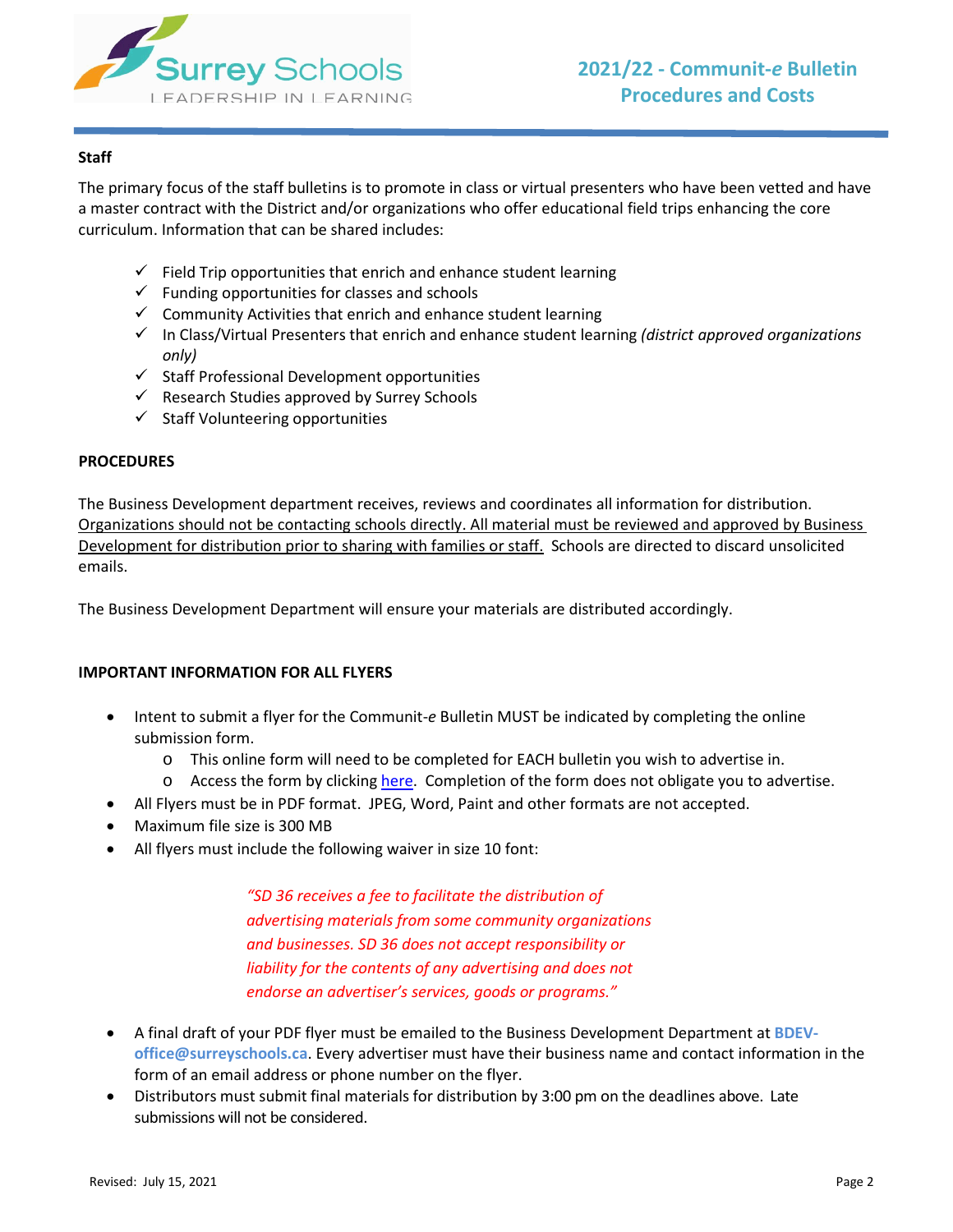

### **For schools accepting hard copies (Optional):**

Hard copies are strictly optional and will only be accepted for distribution at specific schools. At this time there are 11 schools accepting hardcopies. This is subject to change. All other schools will receive the flyers via email. **Keep in mind that hard copy distribution is dependent upon COVID protocols in place at the time of distribution.** Please enquire prior to preparing hard copies of flyers. **Families with email addresses whose children attend these schools will receive the emailed Communit-***e* **Bulletin as well.**

Schools accepting hardcopies are listed on page 4 with the number of hardcopies noted in red to the right of the school name.

In the case of hard copy distribution the flyers are bundled by the advertiser according to the guidelines below, forwarded to Business Development who, in turn, will send to them to individual schools. Once at the school(s), flyers are distributed at the school's schedule and at their discretion and we can make no guarantees that information will be immediately distributed to all parents or at all schools.

- Please provide the quantity of copies required for each school that you are sending material to. Schools do not copy additional flyers if there are not enough for all families.
- Flyers must be counted into batches of 25 and the batches separated with either paper clips, elastic bands or coloured pieces of paper.
- All envelopes MUST be sealed and the name of the school must be on the envelope.
- Envelopes must not exceed 9" x 12" x 1.5". If one envelope is not sufficient, use a maximum of 2 envelopes per school.
- If your distribution requires more than 2 envelopes per school, approval from Business Development must be given.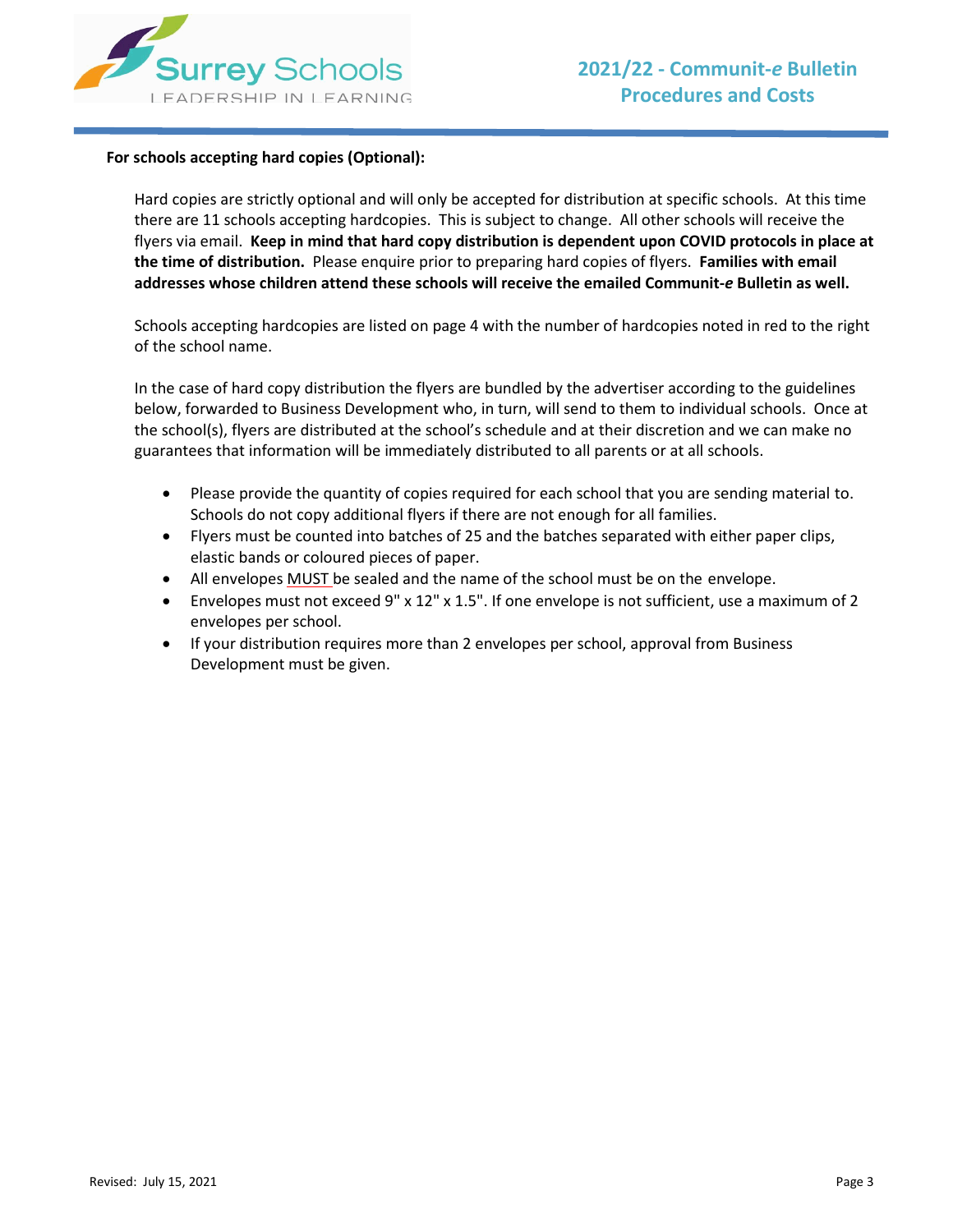

Once payment is provided, permission further delivery instructions will be given with regards to the drop off location. Packages must be dropped off no later than 2 PM on the deadline day.

## Charges are applied to cover the costs of distributing the information as outlined in the table below.

| Cost Schedule for Distribution of Materials Through SD #36                                                                                                                                                                                                                | $Cost*$ | Cost* to Non-<br>Profit<br>Organization |  |  |  |  |  |
|---------------------------------------------------------------------------------------------------------------------------------------------------------------------------------------------------------------------------------------------------------------------------|---------|-----------------------------------------|--|--|--|--|--|
| COMMUNIT-e BULLETINS - QUARTERLY (Includes website posting) - Costs are per distribution                                                                                                                                                                                  |         |                                         |  |  |  |  |  |
| Email to all parents (including hardcopies to those schools who do not<br>have the email addresses of parents).<br>Please note that you do not have to distribute hardcopies, however, there is<br>NO PRICE REDUCTION.                                                    | \$1,000 | \$800                                   |  |  |  |  |  |
| <b>Email to all parents in 1 zone. (Choose from City Centre;</b><br>Cloverdale/Clayton Heights; Guildford; Newton; Panorama/Sullivan;<br>South Surrey/White Rock) OR parents in just the secondary schools.<br>For an individual list of schools in each zone see page 5. | \$500   | \$400                                   |  |  |  |  |  |
| <b>Email to all elementary &amp; secondary schools</b> for sharing with school<br>based staff and teachers OR PACs (at the discretion of the school).<br>Please note the same price will apply for those wishing to distribute to all<br>elementary schools only.         | \$300   | \$250                                   |  |  |  |  |  |
| <b>Email to secondary schools</b> only for sharing with school based staff and<br>teachers OR PACs (at the discretion of the school)                                                                                                                                      | \$150   | \$100                                   |  |  |  |  |  |
| GST will be added to the cost                                                                                                                                                                                                                                             |         |                                         |  |  |  |  |  |

- Payment can be made by cheque or credit card and must be received on or before the submission deadline.
- If paying by cheque in the mail, please be sure it is addressed "Attention: Business Development Department". Allow enough time to meet the deadline requirement.
- All cheques should be made payable to Surrey School District No. 36.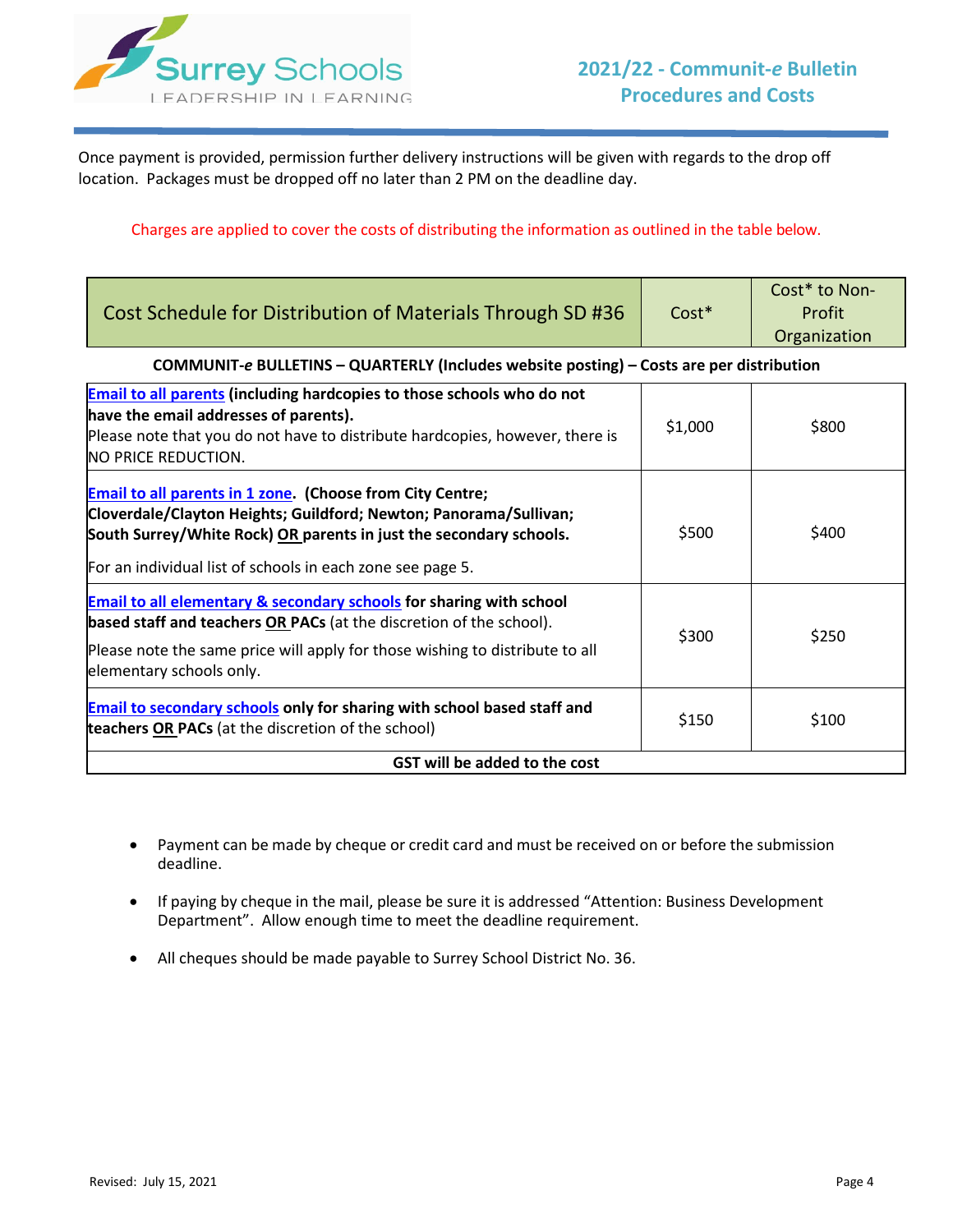

# **SCHOOLS IN EACH OF SIX AREAS:**

(A red number beside the school name indicates that the school has requested hard copies and the quantity required.) Click [here](https://www.surreyschools.ca/K-12Schools/LocateSchool/Pages/default.aspx) for a look at the 2020-21 Boundary Map, School Calendar, etc.

| ZONE <sub>1</sub><br><b>CITY CENTRE</b> | ZONE <sub>2</sub><br>CLOVERDALE/<br><b>CLAYTON HEIGHTS</b> | ZONE <sub>3</sub><br><b>GUILDFORD</b> | ZONE <sub>4</sub><br><b>NEWTON</b> | ZONE <sub>5</sub><br>PANORAMA/<br><b>SULLIVAN</b> | ZONE <sub>6</sub><br><b>SOUTH SURREY/</b><br><b>WHITE ROCK</b> |
|-----------------------------------------|------------------------------------------------------------|---------------------------------------|------------------------------------|---------------------------------------------------|----------------------------------------------------------------|
| <b>Elementary Schools</b>               | <b>Elementary Schools</b>                                  | <b>Elementary Schools</b>             | <b>Elementary Schools</b>          | <b>Elementary Schools</b>                         | <b>Elementary Schools</b>                                      |
| <b>AHP Matthew</b>                      | <b>Adams Road</b>                                          | <b>Berkshire Park</b>                 | <b>Bear Creek</b>                  | <b>Beaver Creek</b>                               | Bayridge                                                       |
| <b>Betty Huff</b>                       | AJ McLellan                                                | Bonaccord                             | Chimney Hill<br>(725)              | <b>Boundary Park</b>                              | <b>Chantrell Creek</b>                                         |
| Bridgeview                              | Clayton                                                    | Bothwell                              | Coyote Creek                       | Cambridge                                         | <b>Crescent Park</b>                                           |
| Brookside/SAIL K-7                      | Cloverdale                                                 | Coast Meridian                        | Dr. F D Sinclair                   | Colebrook                                         | Douglas                                                        |
| Cedar Hills<br>(380)                    | Don Christian                                              | Dogwood                               | <b>Georges Vanier</b>              | Cougar Creek (420)                                | East Kensington                                                |
| Cindrich                                | George Greenaway                                           | Ellendale                             | <b>MB Sanford</b>                  | <b>Goldstone Park</b>                             | Edgewood                                                       |
| Creekside                               | Hazelgrove                                                 | Erma Stephenson                       | (485)<br>Newton                    | Henry Bose                                        | Hall's Prairie                                                 |
| David Brankin                           | Hillcrest                                                  | Fraser Wood                           | <b>Strawberry Hill</b>             | Hyland                                            | HT Thrift                                                      |
| Forsyth Road (330)                      | Katzie                                                     | Frost Road                            | <b>TE Scott</b>                    | JT Brown                                          | Jessie Lee                                                     |
| <b>Green Timbers</b>                    | Latimer Road                                               | Harold Bishop                         | <b>Walnut Road</b>                 | McLeod Road                                       | Laronde                                                        |
| James Ardiel                            | Maddaugh                                                   | Hjorth Road<br>(250)                  | <b>WE Kinvig</b>                   | <b>MJ Norris</b>                                  | Morgan                                                         |
| Janice Churchill                        | Martha Currie                                              | Holly<br>(560)                        | Westerman<br>(430)                 | North Ridge                                       | Ocean Cliff                                                    |
| <b>KB Woodward</b>                      | Port Kells                                                 | Lena Shaw<br>(575)                    | William Watson                     | Panorama Park                                     | Pacific Heights                                                |
| Kennedy Trail                           | Sunrise Ridge                                              | <b>MJ Shannon</b>                     |                                    | Sullivan                                          | Peace Arch                                                     |
| Kirkbride<br>(435)                      | <b>Surrey Centre</b>                                       | Mountainview                          |                                    | <b>Woodward Hill</b>                              | Ray Shepherd                                                   |
| Maple Green<br>(425)                    |                                                            | Riverdale                             |                                    |                                                   | <b>Rosemary Heights</b>                                        |
| Old Yale Road                           |                                                            | Serpentine Heights                    |                                    |                                                   | Semiahmoo Trail                                                |
| <b>Prince Charles</b>                   |                                                            | <b>WF Davidson</b>                    |                                    |                                                   | South Meridian                                                 |
| Royal Heights                           |                                                            | <b>Woodland Park</b>                  |                                    |                                                   | Sunnyside                                                      |
| Senator Reid                            |                                                            |                                       |                                    |                                                   | White Rock                                                     |
| Simon Cunningham                        |                                                            |                                       |                                    |                                                   |                                                                |
| <b>Surrey Traditional</b>               |                                                            |                                       |                                    |                                                   |                                                                |
|                                         |                                                            |                                       |                                    |                                                   |                                                                |
|                                         |                                                            |                                       |                                    |                                                   |                                                                |
| <b>Secondary Schools</b>                | <b>Secondary Schools</b>                                   | <b>Secondary Schools</b>              | <b>Secondary Schools</b>           | <b>Secondary Schools</b>                          | <b>Secondary Schools</b>                                       |
| <b>Enver Creek</b><br>(50)              | Clayton Heights                                            | Fraser Heights                        | Fleetwood Park                     | Panorama Ridge                                    | <b>Earl Marriott</b>                                           |
| Kwantlen Park                           | Lord Tweedsmuir                                            | <b>Guildford Park</b>                 | Frank Hurt                         | Sullivan Heights                                  | <b>Elgin Park</b>                                              |
| LA Matheson                             | Salish                                                     | Johnston Heights                      | <b>Princess Margaret</b>           | Tamanawis                                         | <b>Grandview Heights</b>                                       |
| Queen Elizabeth                         | Cloverdale LC                                              | North Surrey                          |                                    |                                                   | Semiahmoo                                                      |
| City Central LC                         | SAIL (8-12)                                                | Guildford LC                          |                                    |                                                   | S Surrey/White<br>Rock LC                                      |
| North Surrey LC                         |                                                            |                                       |                                    |                                                   |                                                                |
| <b>Total Hardcopies:</b>                | <b>Total Hardcopies:</b>                                   | <b>Total Hardcopies</b>               | <b>Total Hardcopies:</b>           |                                                   | <b>Total Hardcopies:</b>                                       |
| 1570<br>Elementary:                     | Elementary:<br>0                                           | Elementary:<br>1385                   | Elementary:<br>1640                | Elementary:<br>420                                | Elementary:<br>0                                               |
| Secondary:<br>50                        | Secondary:<br>0                                            | Secondary:<br>0                       | Secondary:<br>0                    | Secondary:<br>0                                   | Secondary:<br>$\mathbf 0$                                      |